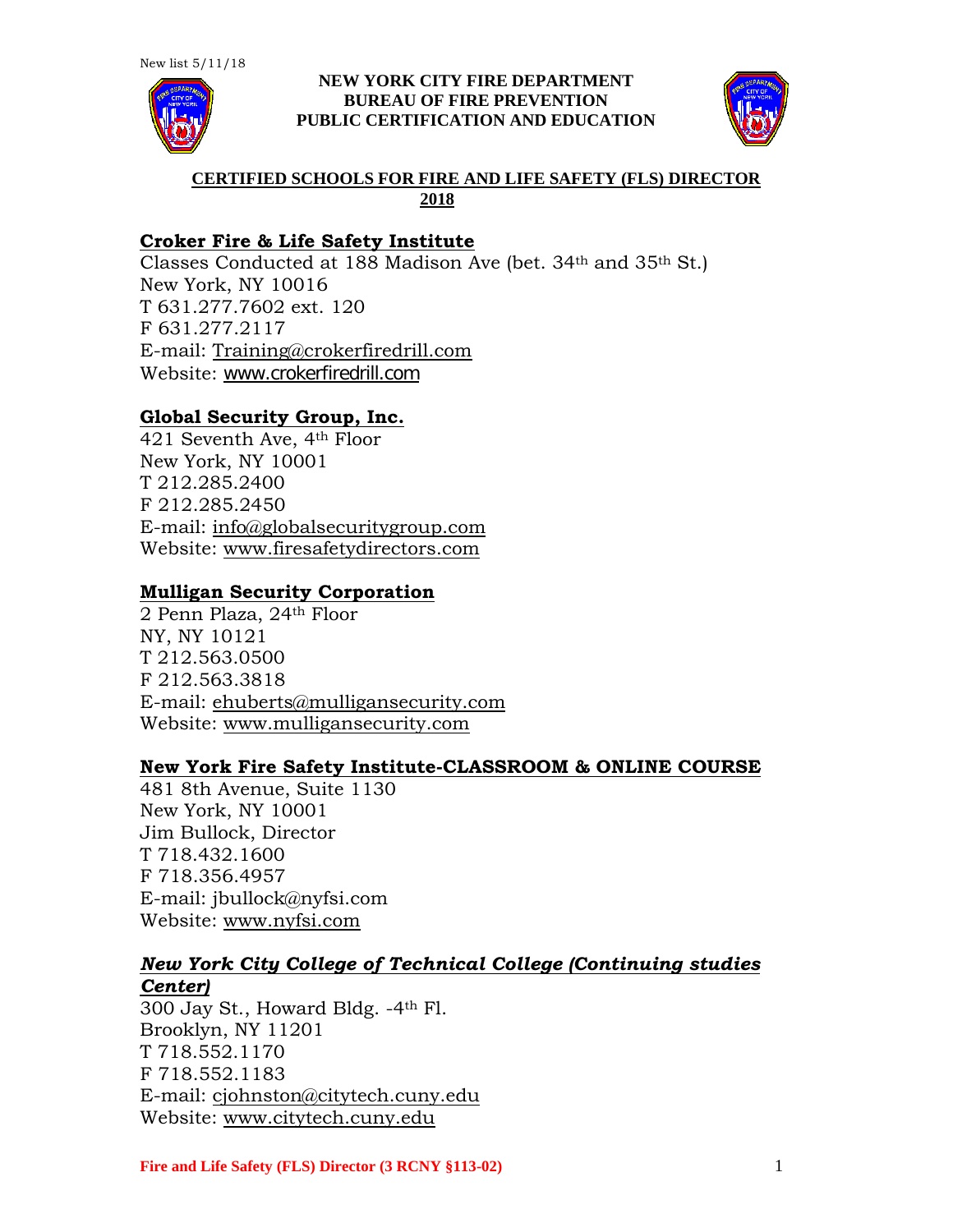### **Quality Training Institute**

14 Penn Plaza, Suite 1919 NY, NY 10122 Mr. Robert J Mullin - Director T 212.695-0890 F 212.695-0797 E[-mailto:MSIU@QFPCINC.COM](mailto:MSIU@QFPCINC.COM) Website: [www.qfpcinc.com](http://www.qfpcinc.com/)

### **Radiant Training & Consulting, LLC**

Classes conducted at: 566 Seventh Avenue @ 40th St., Suite #602 New York, NY 10018 Telephone: (212) 213-3434 E-mail: [Info@radianttraining.com](mailto:Info@radianttraining.com) Website: [www.radianttraining.com](http://www.radianttraining.com/)

# **REMS Training @ Pace University**

One Pace Plaza New York, NY 10038 T 888.793.7328 F 888.802.5637 E-mail: [info@FireSafetyDirector.com](mailto:info@FireSafetyDirector.com) Website: [www.FireSafetyDirector.com](http://www.firesafetydirector.com/)

#### **Total Safety Training Academy**

36-06 43rd Ave | 2 Cortland St. 2<sup>nd</sup> Fl |751 Broadway Long Island City, NY  $11101$  | NY, NY 1007 | Bayonne, NJ 07002 ----- 950 W. Fingerboard Rd. Staten Island, NY 10305 T 718.389.2103 F 718.389.6155 E-mail: [info@tscta.com](mailto:info@tscta.com) Website: [www.TSCTA.com](http://www.tscta.com/)

#### **Diversified Security Solutions, Inc**.ns

17 Battery Place, Suite 701 New York, NY 10004 T 212.240.9500 E-mail**:** [robert.ricciardi@kratospss.com](mailto:robert.ricciardi@kratospss.com) Website**: [www.dssinyc.com](http://www.dssinyc.com/)**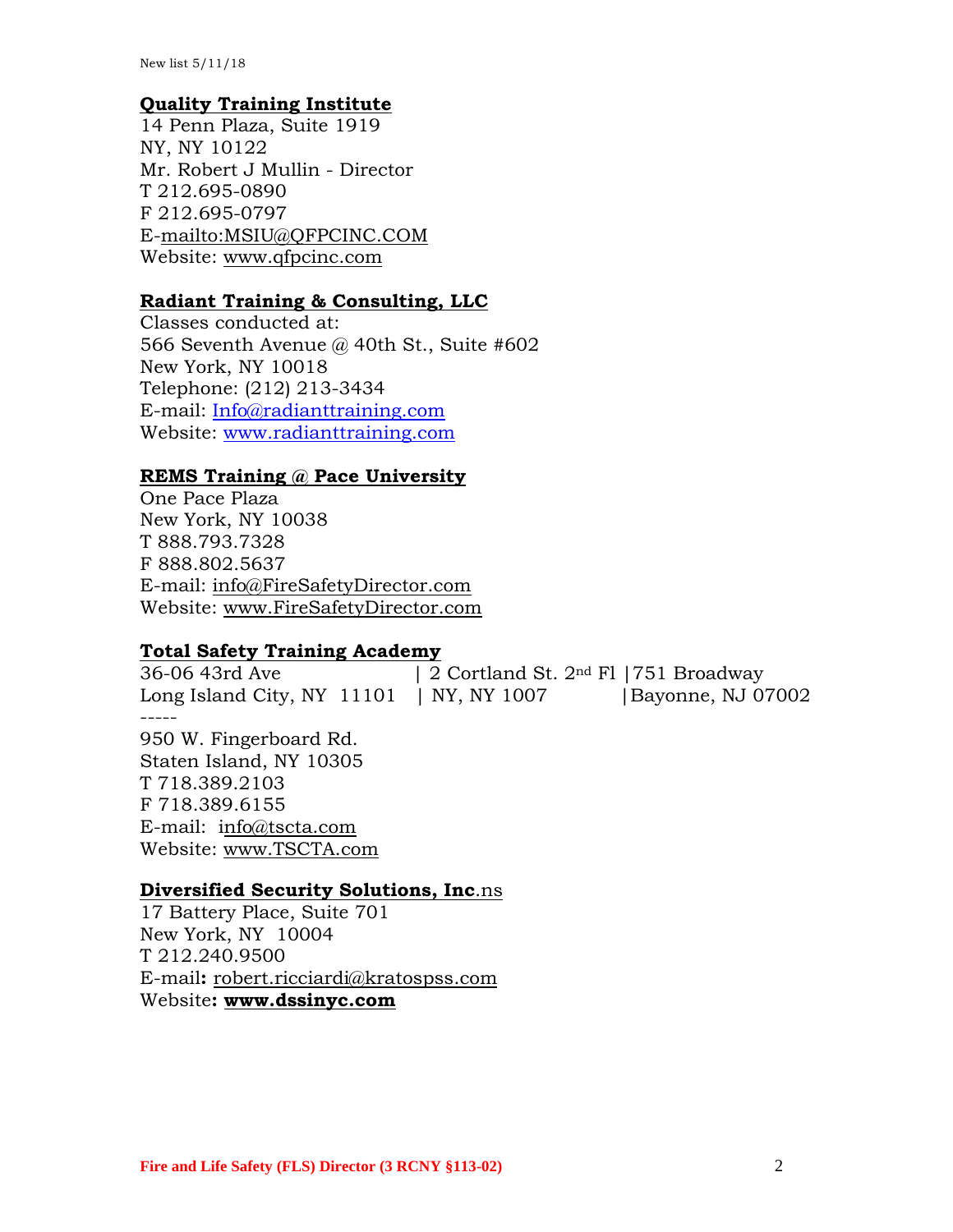# **I.U.O.E. Local 891 Apprentice Training and Skill Improvement Fund**  Brooklyn Navy Yard 63 Flushing Ave. Bldg. 292, Suite#401 (unit 358)

Brooklyn, NY 11205 T 212.619.2898 F 212.619.2899 E-mail: [education@local891.com](mailto:education@local891.com)

## **Fire Science Institute at John Jay College for Criminal Justice**

555 West 57th Street Suite 612 New York, NY 10019 Ms. Tiesha Rembert Associate Dir. T 212.237.8650 F 212.237.8648 E-mail: [trembert@jjay.cuny.edu](mailto:trembert@jjay.cuny.edu) Website: [www.jjay.cuny.edu/fsi](http://www.jjay.cuny.edu/fsi)

## **ISS Fire Science Institute**

715 Ave U, Suite #1 Brooklyn, NY 11223 T 718. 812.6892 F 718. 837.0354 E-Mail: [ISSINV@YAHOO.COM](mailto:ISSINV@YAHOO.COM) Website: [WWW.ISSINVESTIGATION.COM](http://www.issinvestigation.com/)

### **Alar Pargulf Construction Services, Inc.**

220 36th Street, Suite 79 Brooklyn, NY 11232 Telephone: 718.788.0620, 917.757.4363 F 718.788.0624 E-mail: [Rwright.alarpargulf@gmail.com](mailto:Rwright.alarpargulf@gmail.com) Website: [www.alarpargulfconstruction.com](http://www.alarpargulfconstruction.com/)

#### **DCAS Fire & Life Safety Unit (Only for Members)**

1 Centre Street |20th Floor South, New York, NY 10007 Tel: 917. 837-5199 Fax: 212.313.3354 E-mail: [kosorio@dcas.nyc.gov](mailto:kosorio@dcas.nyc.gov) Website: [www.nyc.gov/html/dcas/html/home/home.shtml](http://www.nyc.gov/html/dcas/html/home/home.shtml)